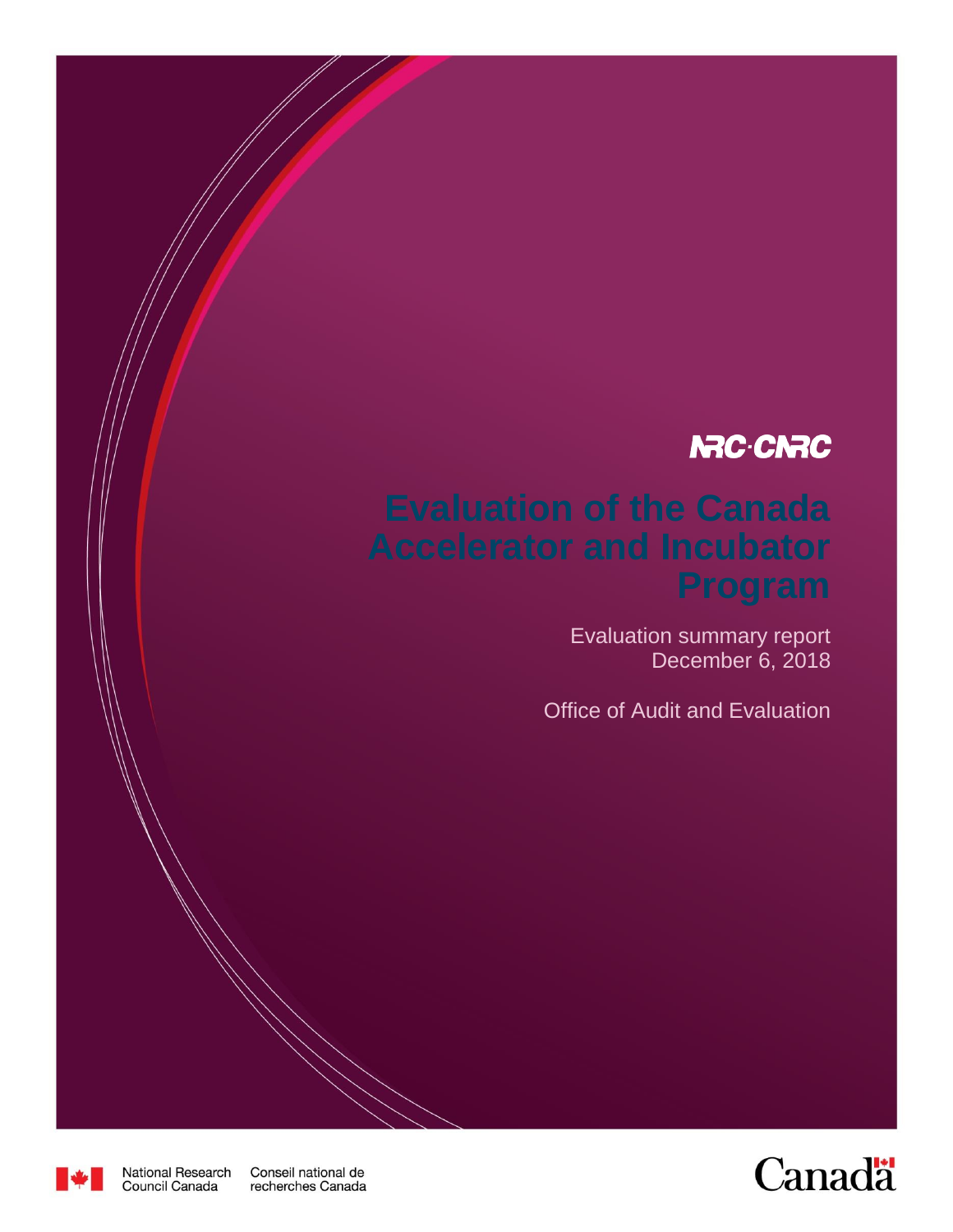

**Prepared by:**  Office of Audit and Evaluation National Research Council Canada

# **Approval:**

This report was approved by NRC's President on December 19, 2018

© 2019 Her Majesty the Queen in Right of Canada, as represented by the National Research Council of Canada.

Cat. No. NR16-257/2-2019E-PDF ISBN 978-0-660-29585-5

Également disponible en français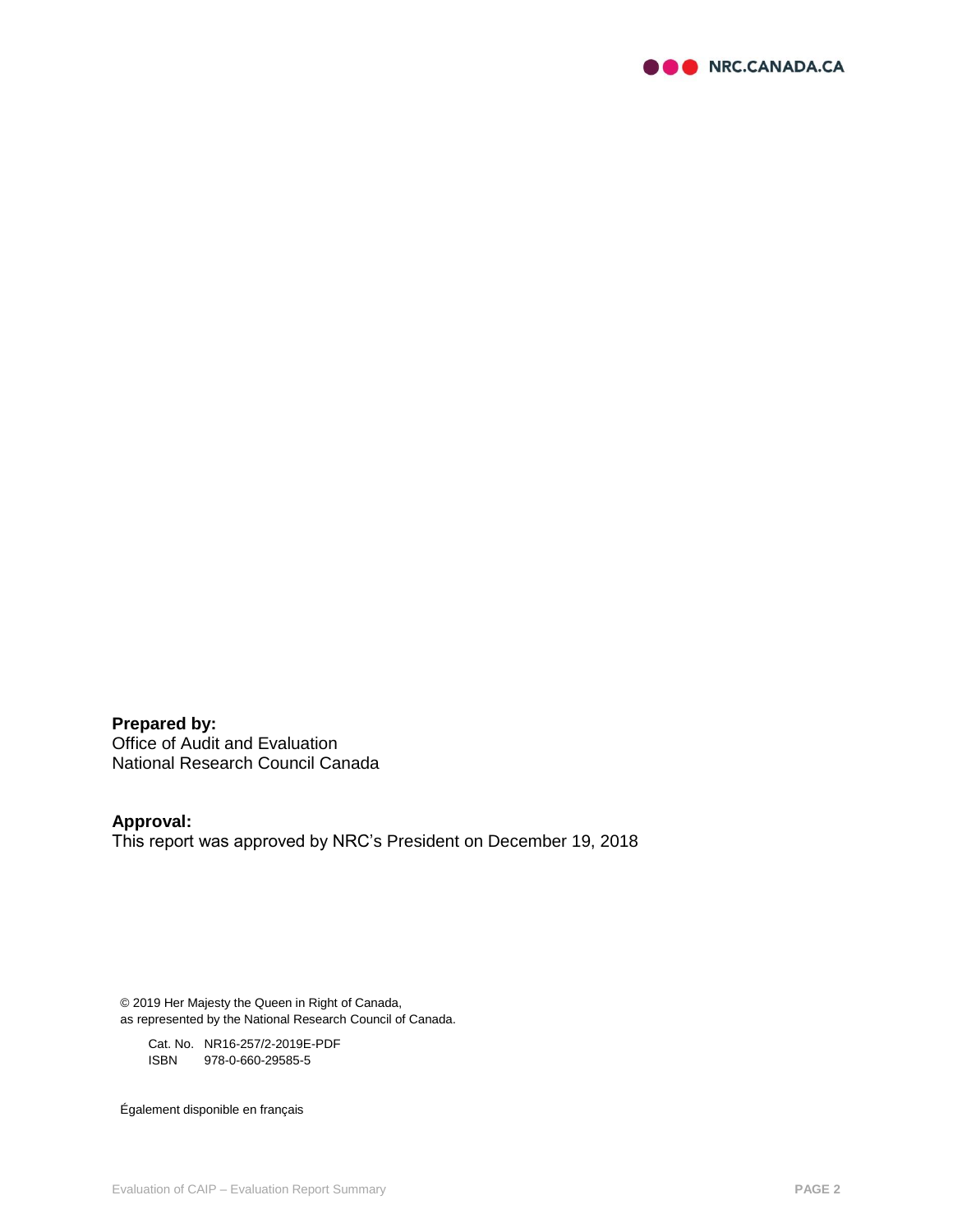

#### **Program description**

Launched in 2014, the Canada Accelerator and Incubator Program (CAIP) provides nonrepayable contribution funding to 16 Canadian accelerators and incubators (A/Is). The funding is meant to support the A/Is in undertaking new activities or in offering increased levels of service. The objective of the program is to establish a critical mass of outstanding A/Is that can develop innovative, high-growth Canadian small and medium sized enterprises (SMEs).

CAIP is an initiative of the Government of Canada's Venture Capital Action Plan and was conceptualized and designed by Finance Canada. NRC-IRAP was selected to deliver CAIP due to its experience in the delivery of contribution funding to organizations including A/Is.This sunsetting program ends in March 2019.

#### **Funding allocation**



| This evaluation focused on the extent to which<br>program objectives have been achieved. It also<br>explored the continued relevance of the program as<br>well as the efficiency of its delivery. Findings from<br>this evaluation can provide important insights and<br>guidance to organizations tasked with the delivery<br>of similar programs.<br>The evaluation used the following lines of evidence: | The limitations of the evaluation relate to the<br>quality of the data available for the<br>evaluation and reluctance by some A/Is to<br>fully participate in the data collection, in part<br>due to a perceived administrative burden. |
|-------------------------------------------------------------------------------------------------------------------------------------------------------------------------------------------------------------------------------------------------------------------------------------------------------------------------------------------------------------------------------------------------------------|-----------------------------------------------------------------------------------------------------------------------------------------------------------------------------------------------------------------------------------------|
| Document and data review<br>Online survey of CAIP-funded A/I clients<br>$(n=549)$ ,<br>Interviews with A/Is (n=15), IRAP<br>representatives (n=5) and external stakeholders<br>$(n=5)$                                                                                                                                                                                                                      | These limitations were mitigated through<br>extensive cleaning of data and validation<br>efforts.                                                                                                                                       |
| • Benefit-cost analysis                                                                                                                                                                                                                                                                                                                                                                                     |                                                                                                                                                                                                                                         |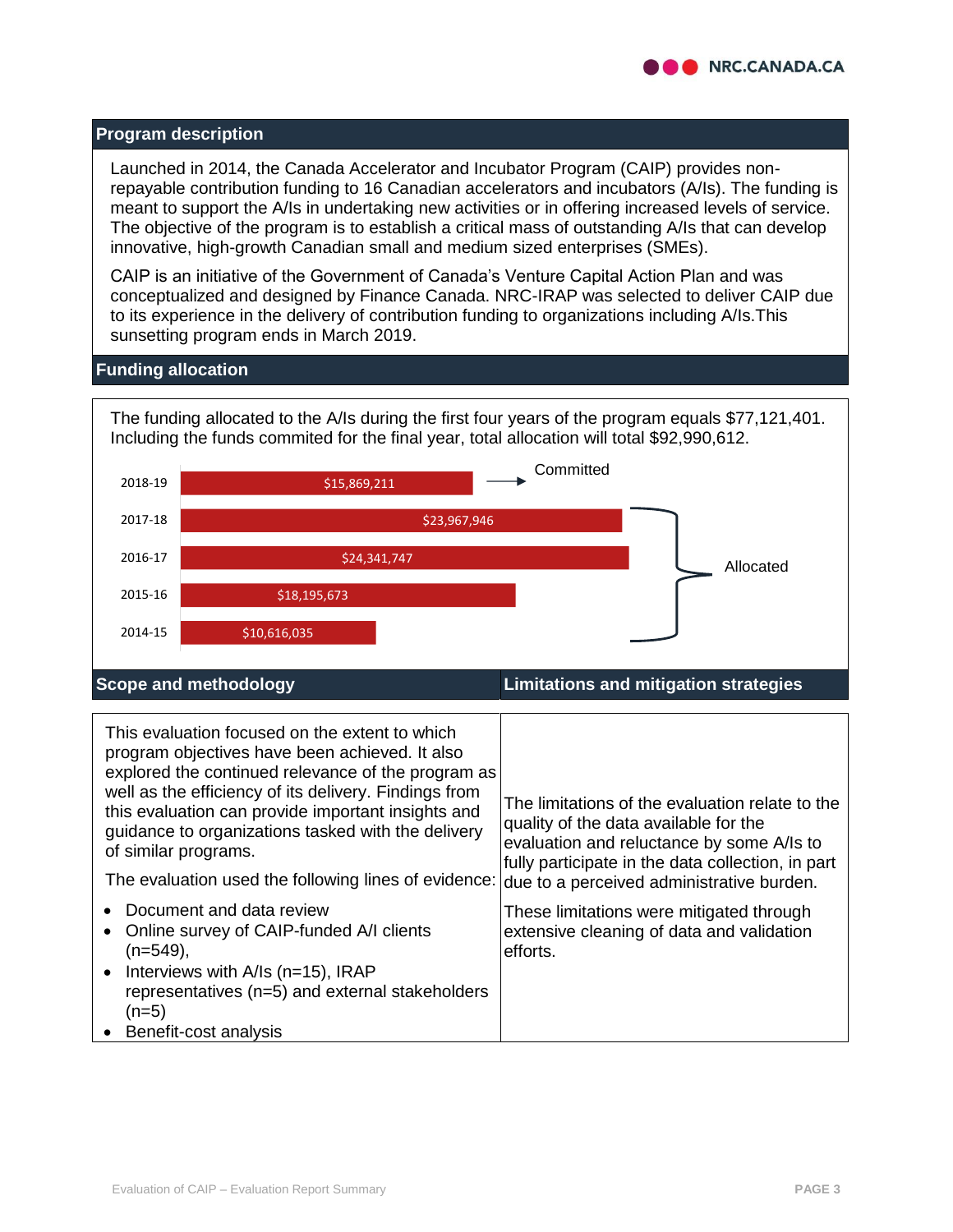## **Overall evaluation findings**

## **CAIP continues to align with evolving government priorities related to support for innovative SMEs**

- CAIP continues to address a need and to align with government priorities.
- CAIP is well-aligned with the government's priorities regarding support for SMEs.
- CAIP is also aligned with recent priorities such as providing a broader range of support to SMEs and strengthening Canada's network of accelerators and incubators.

**Available data suggests that CAIP-funded A/Is have increased their numbers of client firms, which in many cases have evolved from small, early-stage firms to more mature firms**

- CAIP has enabled funded A/Is to expand their reach to a large number of firms.
- CAIP has also helped A/Is to expand and increase their capabilities, allowing them to work with more mature firms, rather than only small, early stage firms.

## **CAIP-funded A/Is have delivered new or expanded services which surveyed client-firms have valued**

- CAIP allowed funded A/Is to provide a wide range of new or expanded services to their clients that would not have been possible without the program.
- Overall, client-firms have found the services useful and they have incurred numerous benefits as a result.

**Available data suggests that CAIP funding and the resulting assistance provided to A/I client-firms have contributed to wealth creation in Canada**

- Client firms, as a group, have grown significantly in revenue and equity investment.
- Firms that have experienced especially high revenue or equity growth believe the A/I assistance was important in enabling them to achieve this growth.
- CAIP contributed to modest, but positive net economic benefits for the Canadian economy.

#### **The delivery of CAIP was challenging and resulted in some valuable lessons learned**

- The cost to deliver CAIP is more than double the amount planned at the onset of the program. This is in part due to the complexity of the program which led to unforeseen challenges (e.g., longer process of due-diligence and negotiation when setting up the CAs, complex and timeconsuming claim review process, difficulty in collecting performance data from CAIP recipients.).
- There was also insufficient time to understand the program and develop efficient delivery mechanisms at the onset of the program. It took some time for IRAP to adapt their processes to align with the parameters required by CAIP.
- Overcoming delivery challenges has required a considerable level of effort. As a result, there are many learnings that should be considered for any future similar program.